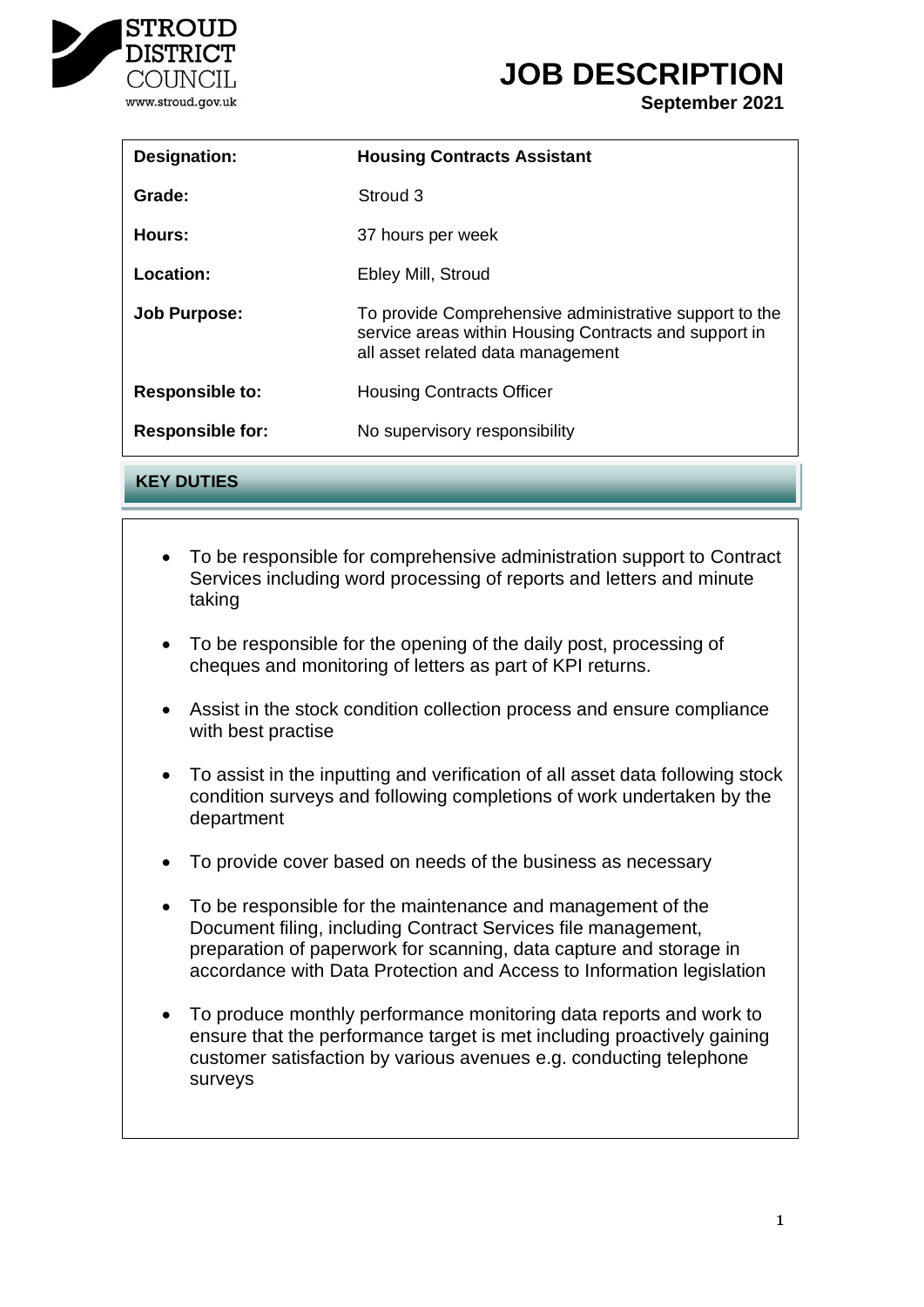

# **JOB DESCRIPTION**

**September 2021**

### **SKILLS AND KNOWLEDGE**

- Good general education or equivalent experience in an administration role
- Proactive, take initiative and well organised
- Good written and verbal communication skills
- IT skills to include all Microsoft packages
- Co-ordinate collection and upload of stock condition data

### **COMPLEXITY AND CREATIVITY**

Work requires the exercise of creativity within the general framework of recognised procedures.

#### **JUDGEMENT AND DECISIONS**

- Routine decisions on aspects of work with all other decisions being referred to potholder's line manger
- Examining various reports, invoices and records and highlighting to the postholders' line manager anything where further investigation may be required or a decision needs to be made.

Work is carried out within clearly defined rules and procedures involving decisions chosen from a range of established alternatives

## **CONTACTS**

- Members of the council,
- Members and staff of other local authorities'/housing provider's/partner agencies
- Suppliers, contractors and members of the public including Tenants and leaseholders

Contact required in respect of service delivery issues which may not be straightforward and that require the provision of advice and guidance and/or the initiation of action.